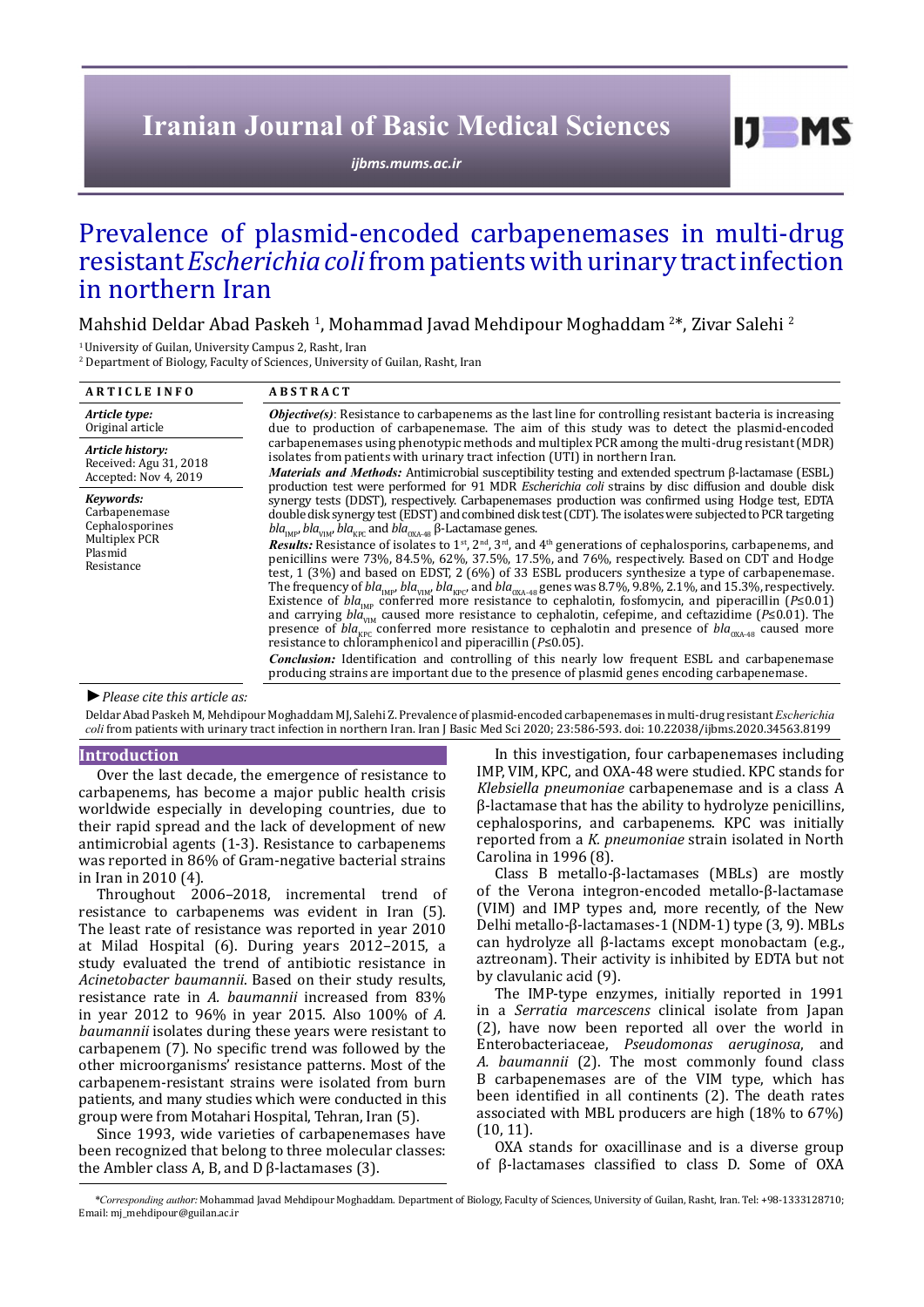β-lactamases additionally have the capability to hydrolyze carbapenems. OXA-48 was first found in a *K. pneumoniae* strain isolated in Turkey in 2001 (12). Its production mediates resistance to penicillins and carbapenems (especially imipenem), but not to cephalosporins. In Iran, OXA-48 was first reported in 2017 in the *Escherichia coli* isolates (13).

Among the uropathogenic bacteria, *E. coli* is predominant in both community and nosocomial urinary tract infection (UTI) (14-16). These resistance patterns have shown large inter-regional variability. Understanding the spectrum and resistance patterns may help guide effective empirical antibiotic therapies and decrease treatment failure and costs.

Contact precautions and outbreak detections require reliable detection of carbapenemases. However, detection of carbapenemase in Enterobacteriaceae is challenging, because carbapenemase-producing *K. pneumoniae* with low carbapenem MICs have been described in the CLSI or EUCAST-susceptible range. Also, a difference between porin loss coupled with an ESBL or AmpC β-lactamase or carbapenemase is not feasible in carbapenem-resistant isolates alone on the basis of the antibiogram (17). Phenotypic tests such as the modified Hodge test are helpful to detect carbapenemases but have low sensitivity for NDM and low specificity (18). Phenotypic tests based on synergy with EDTA are available for detection of MBL but can produce false-positive outcomes with certain strains and cannot distinguish between kinds of MBL (19). Class A carbapenemases such as KPC can be identified through synergy with boronic acid, but if AmpC β-lactamases are coproduced, false-positive synergy test findings occur (20). Thus, confirmation using molecular analysis is essential.

Due to limited information on carbapenemase in Iran (21), identifying the resistant strains is a major challenge for diagnostic laboratories. The carbapenemases that were surveyed in this study were encoded by plasmids and due to their transfer to other isolates, the purpose of this study was to identify types of carbapenemases using phenotypic methods and to determine the frequency of plasmid genes encoding carbapenemases (IMP, VIM, KPC, and OXA-48) among the MDR isolates causing UTI in northern Iran.

# **Materials and Methods**

# *Bacterial isolates*

Urine samples of the patients (138 samples including 31 male and 107 female specimens with mean age of 43 for male and 41 for female) were collected from appropriate patients in early morning mid-stream using sterile, wide mouthed glass bottles with screw cap tops between May and July 2017. Samples were maintained in an icebox until laboratory analysis. Sample collection and its analysis were no more than one hour apart. The usual bacteriological methods were applied for cultivation, isolation and identification of the strains. Urine samples were cultured on Nutrient Agar, Blood Agar, Eosin Methylene Blue Agar (EMB), and MacConkey agar plates and incubated at 37 ° C for 18–24 hr. Urine culture was considered positive, if it contained  $\geq 10^5$ cfu/ml. *E. coli* from positive urine cultures identified by their characteristic appearance on the media, Gram staining reaction, by the pattern of biochemical tests such as catalase, oxidase, ONPG, IMViC tests, lactose fermentation,  $H_2$ S and CO<sub>2</sub> production, urea hydrolysis, and lysine decarboxylase (22). The isolates were stored

at -70 ° C in a Tryptic Soy Broth containing 15% glycerol until processing.

# *Antibacterial susceptibility testing*

To identify the susceptibility of the isolates to antibiotics, the disc diffusion test was used according to Clinical and Laboratory Standards Institute (CLSI) (23) guidelines; the following antibiotics were utilized: ampicillin (AMP)(10 μg), amoxicillin (AMX)(25 μg), oxacillin (OXA)(5 μg), fosfomycin (FOF)(200 μg), piperacillin (PIP)(100 μg), streptomycin (STR)(10 μg), tetracycline (TET)(30 μg), chloramphenicol (CHL) (30 μg), cefepime (FEP)(30 μg), ceftriaxone (CRO) (30 μg), ceftazidime (CAZ)(30 μg), cephalothin (CF) (30 μg), cefazolin (CFZ)(30 μg), cefotaxime (CTX)(30 μg), cefixime (CFM)(5 μg), cefuroxime (CXM)(30 μg), imipenem (IMP)(10 μg), meropenem (MEM)(10 μg), amoxicillin-clavulanic acid (AMC)(20/10 μg), and ciprofloxacin (CIP)(5 μg). *E. coli* ATCC 25922 and ATCC 35218 were used as the standard strains to control the quality of the applied antimicrobial agents. MDR is defined as resistance to three or more antibiotics.

## *Detection of ESBL*

In order to identify ESBL, double disk synergy test (DDST), which depends on comparing the inhibition zone given by CAZ (30 µg) and CAZ-plus-clavulanate (30  $\mu$ g/10  $\mu$ g) was used. A difference of ≥5 mm between the zone of CAZ-plus-clavulanate and CAZ alone was taken to indicate ESBLs production as advocated by CLSI (23).

## *Hodge test*

Briefly, a 0.5 McFarland bacterial suspension of *E. coli* ATCC 25922 as control or susceptible strain was inoculated on the surface of a Mueller-Hinton agar (MHA) as a lawn culture. After brief drying, a 10 µg imipenem disk was placed at the center, and the test isolate was streaked from the center to the periphery of the plate and the plate was incubated overnight. Isolates which produced a cloverleaf-shaped inhibition zone were recognized as producers of carbapenemase (24).

# *Imipenem-EDTA combined disk test (CDT)*

As recommended by CLSI, the control strain was cultured as a lawn on the MHA plate along with test isolates (turbidity of 0.5 McFarland). Then, two 10-μg meropenem discs were located on the lawn culture with 20 mm distance from center to center of the discs. In one of the meropenem disks, a 10 μl 0.5 M EDTA was added and incubated overnight. Isolates indicating a rise of ≥7 mm in the meropenem+EDTA disc's inhibition zone size compared to the meropenem disc alone were known MBL producers (24).

# *EDTA-disk synergy test (EDST)*

An overnight broth culture of the test isolate was suspended to the turbidity of a 0.5 McFarland and used to swab inoculate a MHA. A 10-μg meropenem disc and a blank disk (Whatmann filter paper no. 2, 6 mm in diameter) were located 10 mm apart from edge to edge, 10 μl EDTA solution 0.5 M was then used as the blank disc. The plates were incubated at 37 ° C overnight and an expanded inhibition zone was interpreted as positive EDS (24).

# *Multiplex PCR technique*

DNA extraction was performed with suspending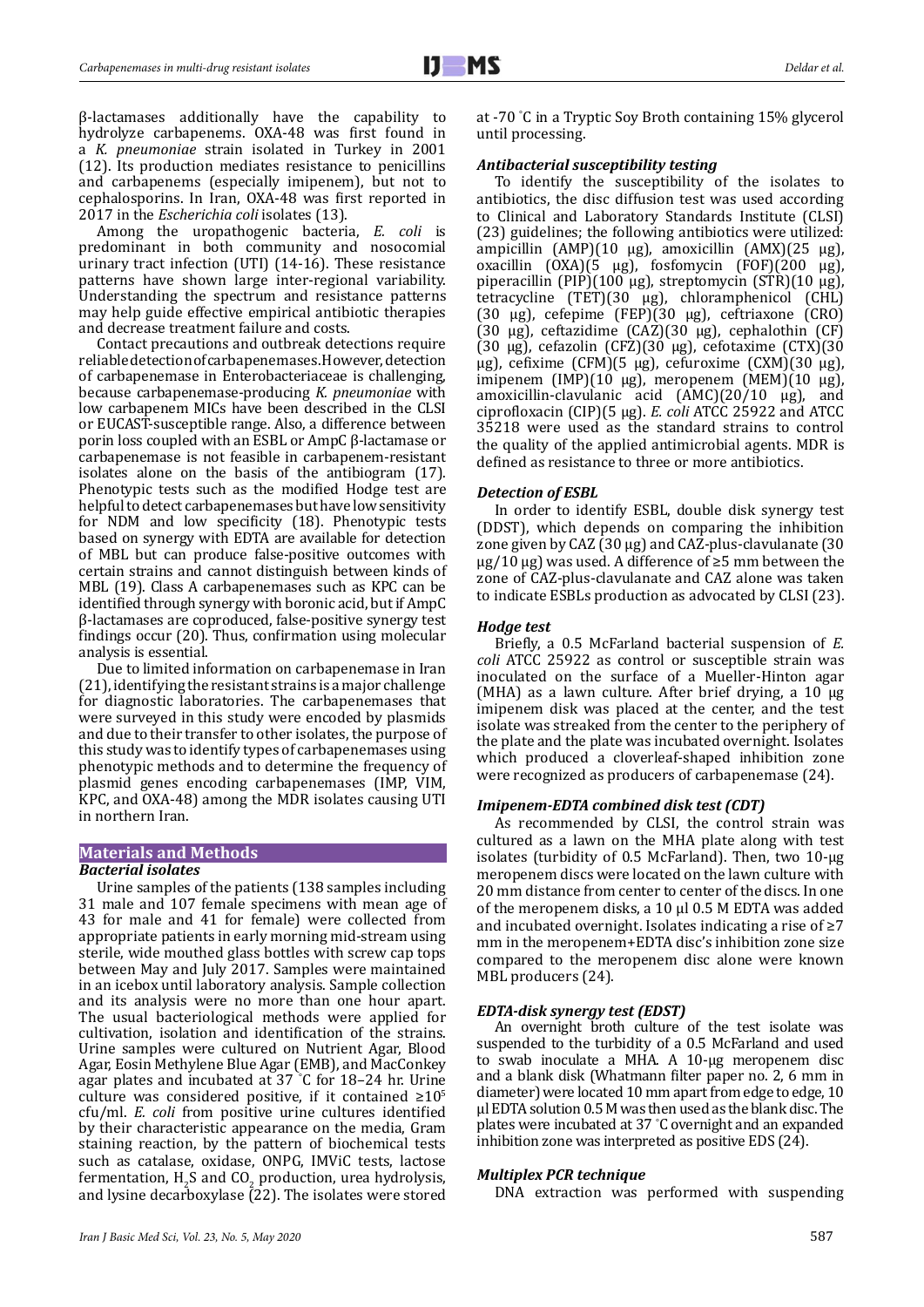## **Table 1.** Group-specific primers used for multiplex PCR (23)

| Gene                                                  | Primer name     | Sequence $(5' - 3')$       | Length<br>(bases) | Annealing position | Product size<br>(bp) | Primer concentration |
|-------------------------------------------------------|-----------------|----------------------------|-------------------|--------------------|----------------------|----------------------|
| blaoxa-as like                                        | MultiOXA-48 for | GCTTGATCGCCCTCGATT         | 18                | 230-247            | 281                  | 0.4                  |
|                                                       | MultiOXA-48 rev | GATTTGCTCCGTGGCCGAAA       | 20                | 490-510            |                      | 0.4                  |
| blaimp variants except blaimp-9, blaimp-16,           | MultiIMP for    | <b>TTGACACTCCATTTACDGb</b> | 18                | 194-211            | 139                  | 0.5                  |
| $bla18$ , $bla18$ , $bla18$ , $22$ and $bla18$ , $25$ | MultiIMP-48 rev | GATYGAGAATTAAGCCACYCTb     | 21                | 332-313            |                      | 0.5                  |
| blay wariants including blayw <sub>1</sub> and        | MultiVIM for    | GATGGTGTTTGGTCGCATA        | 19                | 151-169            | 390                  | 0.5                  |
| $blawm-2$                                             | MultiVIM rev    | CGAATGCGCAGCACCAG          | 17                | 540-524            |                      | 0.5                  |
| $blaxpc-1$ to $blaxpc-5$                              | MultiKPC for    | CATTCAAGGGCTTTCTTGCTGC     | 22                | 209-230            | 538                  | 0.2                  |
|                                                       | MultiKPC rev    | ACGACGGCATAGTCATTTGC       | 20                | 746-727            |                      | 0.2                  |

#### $bY=T$  or C;  $R= A$  or G;  $S= G$  or C;  $D= A$  or G or T

one colony in 100 µl of distilled water (95 ° C for 10 min) followed by centrifugation of the cell suspension. The DNA concentration and purity were determined by spectrophotometric measurement of absorbance at 260 and 280 nm by a UV spectrophotometer. All DNA samples were dissolved in water and stored at -20 ° C. The PCR reactions were carried out using a 96-well mini PCR System Thermal Cycler (BioRad, USA) in a final volume of 25 µl containing 200 ng of each primer, 50 ng genomic DNA, 1.5 mM MgCl<sub>2</sub>, 200  $\mu$ M dNTPs, and 1.0 U of Taq DNA Polymerase in the buffer provided by the manufacturer (25). The sequences of specific primers were designed based on relevant DNA sequences available in the NCBI GenBank database (http://www. ncbi.nlm.nih.gov/genbank) using Oligo-primer analysis software (Version 7.54, Molecular Biology Insights, USA). Primers sequences were listed in Table 1.

Amplification was carried out with the following thermal cycling conditions: 10 min at 94 ° C and 30 cycles of amplification consisting of 94 ° C for 40 sec, 60 ° C for 40 sec, and at 72 ° C for 1 min, with 7 min at 72 ° C for the final extension. For the multiplex PCR analysis, the annealing temperature was at  $55^{\circ}$ C for amplification of annealing temperature was at 55 ° C for amplification of  $bla_{\text{VIM}}$ ,  $bla_{\text{IMP}}$ , and  $bla_{\text{KPC}}$  genes, and 57 °C for amplification of  $bla_{\alpha_{X_{A+48}}}$  gene. The PCR products were subjected to electrophoresis on a 2% agarose gel and observed under UV after staining with ethidium bromide (25).

#### *Statistical analysis*

The data were statistically analyzed using One-way analysis of variance (ANOVA) and differences among the means were determined at *P≤0.01* using Duncan's multiple range tests (by SAS, 9.1).

## **Results**

# *Isolates and their resistance patterns*

From 138 patients that enrolled in this study, 112

urine specimens were infected with bacteria, from which 91 were positive for *E. coli*. The remaining 21 strains included 15 *Enterobacter* spp. isolates, 5 *Proteus mirabilis* isolates and 1 of Group B *Streptococcus* isolates. *E. coli* isolates characterized with distinctive metallic green sheen on EMB and pink colored colonies on MacConkey's agar, while white or creamy-colored colonies appeared on the nutrient agar. All 91 isolates of *E. coli* had given positive test for catalase, ONPG, lysine decarboxylase, indole, methyl-red test,  $CO<sub>2</sub>$  production, and for lactose fermenting, and negative biochemical test for oxidase, Voges Proskuaer, citrate, urease, and  $H_2$ S production; there we confirmed that these isolates belonged to *E. coli*. It should be noted that the patterns of resistance of these *E. coli* isolates to 20 antibiotics were completely different and therefore all isolates were distinctive. The results of antibiotic susceptibility tests were depicted in Figure 1. The sensitivity of isolates to different antibiotics was different, with meropenem being effective on 91.90%±1.89, piperacillin on 78.94%±3.41, cephalotin on 67.77%±2.20, imipenem and chloramphenicol on 65.34%±1.39 and 64.07%±3.15, respectively, and cefepime on 58.82%±2.37 of the tested isolates. All *E. coli* isolates were identified as MDR bacteria.

## *ESBL and carbapenemase detection*

Of total 91 *E. coli* isolates, the synthesis of ESBL was detected in 33 isolates. In this study, phenotypic and genotypic tests were carried out for detection of different types of carbapenemases including IMP, VIM, KPC, and OXA-48. Based on the Hodge test, 3 (3%) of the 33 ESBL-producing *E. coli* isolates produced imipenemase. Using CDT and EDST methods, 1 (3%) and 2 (6%) of the 33 ESBL-producing *E. coli* isolates produced MBL (IMP, VIM, or both and/or other MBLs), respectively. Therefore, these two methods have somewhat different



**Figure 1.** The Susceptibility patterns of various antibiotics against 91 uropathogenic *Escherichia coli* strains isolated from urine samples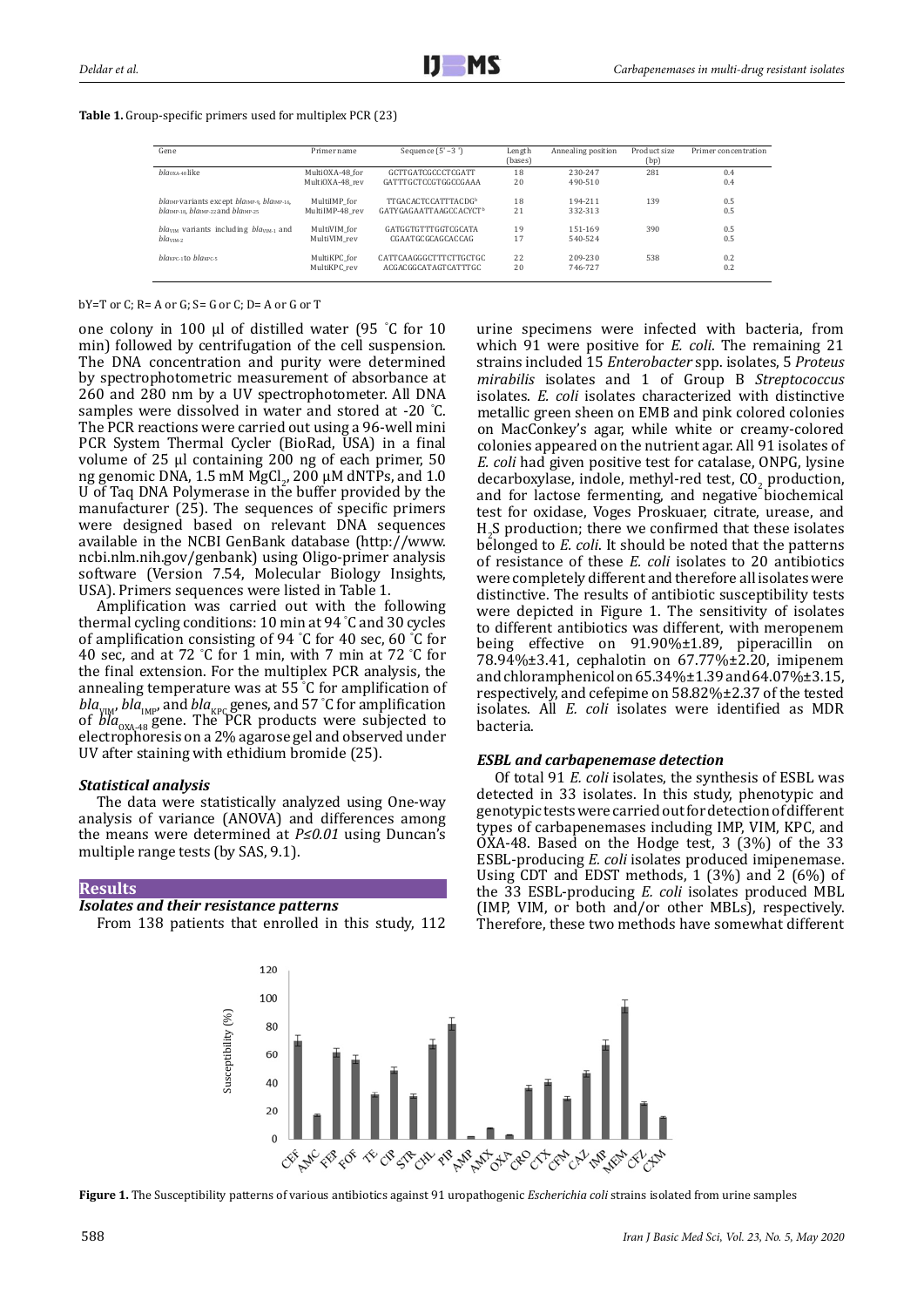

**Figure 2.** Detection of different carbapenemase genes in some of 33 ESBL-producing *Escherichia coli* isolates by multiplex PCR in 2% agarose gel. In all figures, lane M for molecular marker (50-1000 bp DNA ladder) and other lanes show the amplified fragments of carbapenemase genes including IMP, OXA-48, VIM and KPC

performances in MBL detection. It was interesting that by applying the phenotypic methods in this study, it was proven that none of the non-ESBL-producing *E. coli* isolates were able to produce different types of carbapenemases.

## *Multiplex PCR*

After optimizing the amplification conditions, amplicons with the desired sizes were obtained from the studied isolates and confirmed the specificity of the primers (Figure 2). The results of multiplex PCR analysis showed that frequency of carbapenemaeses genes including IMP, VIM, KPC, and OXA-48 in ESBLproducing *E. coli* isolates were 24% (8/33), 27% (9/33), 6% (2/33), and 42% (14/33) and in all isolates 8.7% (8/91), 9.8% (9/91), 2.1% (2/91), and 15.3% (14/91), respectively. Therefore,  $bla_{\alpha_{\text{NA-48}}}$  and  $bla_{\text{KPC}}$  genes had the highest and the lowest abundance among the *E. coli* isolates, and none of the carbapenemase genes were detected in non-ESBL-producing *E. coli* isolates. Also, the results of phenotypic and multiplex PCR tests were consistent in non-ESBL-producing *E. coli* isolates.

## *Carbapenemaeses genes and resistance patterns*

In relation with the simultaneous presence of two or more carbapenemase genes in one isolate, only two strains (1%) included *bla*<sub>VIM</sub> and *bla*<sub>IMP</sub> genes and one strain  $(0.5\%)$  included *bla*<sup>003</sup><sub>0XA-48</sub> and *bla*<sub>VIM</sub> genes. There was no simultaneous presence of *bla<sub>IMP</sub> and bla<sub>KPC</sub>, bla<sub>IMP</sub>*<br>and *bla<sub>oxA-48</sub>, bla<sub>kPC</sub> and bla<sub>oxA-48</sub>, or <i>bla<sub>KPC</sub>* and *bla<sub>vIM</sub> genes* 

**Table 2.** Comparison of the resistance rates between ESBL, non-ESBL-producing, and total *Escherichia coli* isolates against 20 antibiotics and association between carbapenemase genes with resistance pattern among ESBL-producing isolates a,b

| CF<br>20 (60.60)<br>13 (22.41)<br>27 (30)<br>6(75)<br>1(7.14)<br>2(100)<br>7(77.77)<br>AMC<br>21 (63.63)<br>50 (86.20)<br>75 (83)<br>6(75)<br>1(7.14)<br>0(0.00)<br>8 (88.88)<br>FEP<br>35 (38.5)<br>4(28.5)<br>0(0.00)<br>8 (24.24)<br>24 (41.37)<br>4(50)<br>5(55.55)<br>FOF<br>12 (36.36)<br>26 (44.82)<br>40 (43.5)<br>6(75)<br>3(21.42)<br>1(50)<br>4(44.44)<br>TET<br>19 (57.57)<br>41 (70.68)<br>62 (68.5)<br>6(75)<br>9(64.28)<br>1(50)<br>2(22.22)<br>CIP<br>10 (30.30)<br>47 (51.64)<br>5(62.5)<br>6(42.85)<br>1(50)<br>5(55.55)<br>33 (56.89)<br><b>STR</b><br>22 (66.66)<br>63 (69.23)<br>12 (85.71)<br>0(0.00)<br>41 (69.87)<br>3(37.5)<br>7(77.77)<br>CHL<br>3(9.09)<br>2(25)<br>7(50)<br>0(0.00)<br>22 (37.93)<br>30 (32.96)<br>3 (33.33)<br>PIP<br>1(3.03)<br>4(28.5)<br>0(0.00)<br>13 (22.41)<br>17 (18.68)<br>3(37.5)<br>3 (33.33)<br>AMP<br>30 (90.90)<br>89 (97.80)<br>14 (100)<br>1(50)<br>9(100)<br>53 (91.37)<br>7(87.5)<br>AMX<br>30 (90.90)<br>84 (92.30)<br>9(100)<br>53 (91.37)<br>7(87.5)<br>14 (100)<br>1(50)<br><b>OXA</b><br>56 (96.55)<br>88 (96.70)<br>1(50)<br>31 (93.93)<br>7(87.5)<br>14 (100)<br>9(100)<br><b>CRO</b><br>38 (65.51)<br>1(50)<br>18 (54.54)<br>58 (63.73)<br>5(62.5)<br>11 (78.57)<br>5(55.55) | Antibiotic | $ESBL(n=33)$ | $non-ESBL(n=58)$ | Total $(n=91)$ | $IMP(n=8)$ | $OXA-48(n=14)$ | $KPC(n=2)$ | $VIM(n=9)$ |
|----------------------------------------------------------------------------------------------------------------------------------------------------------------------------------------------------------------------------------------------------------------------------------------------------------------------------------------------------------------------------------------------------------------------------------------------------------------------------------------------------------------------------------------------------------------------------------------------------------------------------------------------------------------------------------------------------------------------------------------------------------------------------------------------------------------------------------------------------------------------------------------------------------------------------------------------------------------------------------------------------------------------------------------------------------------------------------------------------------------------------------------------------------------------------------------------------------------------------------------------------|------------|--------------|------------------|----------------|------------|----------------|------------|------------|
|                                                                                                                                                                                                                                                                                                                                                                                                                                                                                                                                                                                                                                                                                                                                                                                                                                                                                                                                                                                                                                                                                                                                                                                                                                                    |            |              |                  |                |            |                |            |            |
|                                                                                                                                                                                                                                                                                                                                                                                                                                                                                                                                                                                                                                                                                                                                                                                                                                                                                                                                                                                                                                                                                                                                                                                                                                                    |            |              |                  |                |            |                |            |            |
|                                                                                                                                                                                                                                                                                                                                                                                                                                                                                                                                                                                                                                                                                                                                                                                                                                                                                                                                                                                                                                                                                                                                                                                                                                                    |            |              |                  |                |            |                |            |            |
|                                                                                                                                                                                                                                                                                                                                                                                                                                                                                                                                                                                                                                                                                                                                                                                                                                                                                                                                                                                                                                                                                                                                                                                                                                                    |            |              |                  |                |            |                |            |            |
|                                                                                                                                                                                                                                                                                                                                                                                                                                                                                                                                                                                                                                                                                                                                                                                                                                                                                                                                                                                                                                                                                                                                                                                                                                                    |            |              |                  |                |            |                |            |            |
|                                                                                                                                                                                                                                                                                                                                                                                                                                                                                                                                                                                                                                                                                                                                                                                                                                                                                                                                                                                                                                                                                                                                                                                                                                                    |            |              |                  |                |            |                |            |            |
|                                                                                                                                                                                                                                                                                                                                                                                                                                                                                                                                                                                                                                                                                                                                                                                                                                                                                                                                                                                                                                                                                                                                                                                                                                                    |            |              |                  |                |            |                |            |            |
|                                                                                                                                                                                                                                                                                                                                                                                                                                                                                                                                                                                                                                                                                                                                                                                                                                                                                                                                                                                                                                                                                                                                                                                                                                                    |            |              |                  |                |            |                |            |            |
|                                                                                                                                                                                                                                                                                                                                                                                                                                                                                                                                                                                                                                                                                                                                                                                                                                                                                                                                                                                                                                                                                                                                                                                                                                                    |            |              |                  |                |            |                |            |            |
|                                                                                                                                                                                                                                                                                                                                                                                                                                                                                                                                                                                                                                                                                                                                                                                                                                                                                                                                                                                                                                                                                                                                                                                                                                                    |            |              |                  |                |            |                |            |            |
|                                                                                                                                                                                                                                                                                                                                                                                                                                                                                                                                                                                                                                                                                                                                                                                                                                                                                                                                                                                                                                                                                                                                                                                                                                                    |            |              |                  |                |            |                |            |            |
|                                                                                                                                                                                                                                                                                                                                                                                                                                                                                                                                                                                                                                                                                                                                                                                                                                                                                                                                                                                                                                                                                                                                                                                                                                                    |            |              |                  |                |            |                |            |            |
|                                                                                                                                                                                                                                                                                                                                                                                                                                                                                                                                                                                                                                                                                                                                                                                                                                                                                                                                                                                                                                                                                                                                                                                                                                                    |            |              |                  |                |            |                |            |            |
| <b>CTX</b><br>12 (36.36)<br>37 (63.79)<br>54 (59.34)<br>6(75)<br>12 (85.71)<br>1(50)<br>6(66.66)                                                                                                                                                                                                                                                                                                                                                                                                                                                                                                                                                                                                                                                                                                                                                                                                                                                                                                                                                                                                                                                                                                                                                   |            |              |                  |                |            |                |            |            |
| <b>CFM</b><br>65 (71.42)<br>5(62.5)<br>19 (57.57)<br>43 (74.13)<br>11 (78.57)<br>1(50)<br>4(44.44)                                                                                                                                                                                                                                                                                                                                                                                                                                                                                                                                                                                                                                                                                                                                                                                                                                                                                                                                                                                                                                                                                                                                                 |            |              |                  |                |            |                |            |            |
| CAZ<br>16 (48.48)<br>32 (55.17)<br>49 (53.84)<br>4(50)<br>7(50)<br>1(50)<br>7(77.77)                                                                                                                                                                                                                                                                                                                                                                                                                                                                                                                                                                                                                                                                                                                                                                                                                                                                                                                                                                                                                                                                                                                                                               |            |              |                  |                |            |                |            |            |
| IMP<br>7(21.21)<br>20 (34.48)<br>30 (32.96)<br>3(37.5)<br>0(0.00)<br>3 (33.33)<br>2(14.28)                                                                                                                                                                                                                                                                                                                                                                                                                                                                                                                                                                                                                                                                                                                                                                                                                                                                                                                                                                                                                                                                                                                                                         |            |              |                  |                |            |                |            |            |
| MEM<br>6(65.93)<br>1(7.14)<br>0(0.00)<br>0(0.00)<br>5(15.15)<br>2(34.48)<br>0(0.00)                                                                                                                                                                                                                                                                                                                                                                                                                                                                                                                                                                                                                                                                                                                                                                                                                                                                                                                                                                                                                                                                                                                                                                |            |              |                  |                |            |                |            |            |
| CFZ<br>18 (54.54)<br>68 (74.72)<br>7(87.5)<br>41.42<br>1(50)<br>45 (77.58)<br>6(66.66)                                                                                                                                                                                                                                                                                                                                                                                                                                                                                                                                                                                                                                                                                                                                                                                                                                                                                                                                                                                                                                                                                                                                                             |            |              |                  |                |            |                |            |            |
| <b>CXM</b><br>51 (87.93)<br>8(100)<br>78.57<br>1(50)<br>29 (87.87)<br>77 (84.61)<br>7(77.77)                                                                                                                                                                                                                                                                                                                                                                                                                                                                                                                                                                                                                                                                                                                                                                                                                                                                                                                                                                                                                                                                                                                                                       |            |              |                  |                |            |                |            |            |

<sup>a</sup>Data are presented No. (%), n= number of isolates. <sup>b</sup>ESBL= extended spectrum β-lactamase

IMP: imipenem; OXA: oxacillin; KPC: Klebsiella pneumoniae carbapenemase; VIM: Verona integron-encoded metallo-*β*-lactamase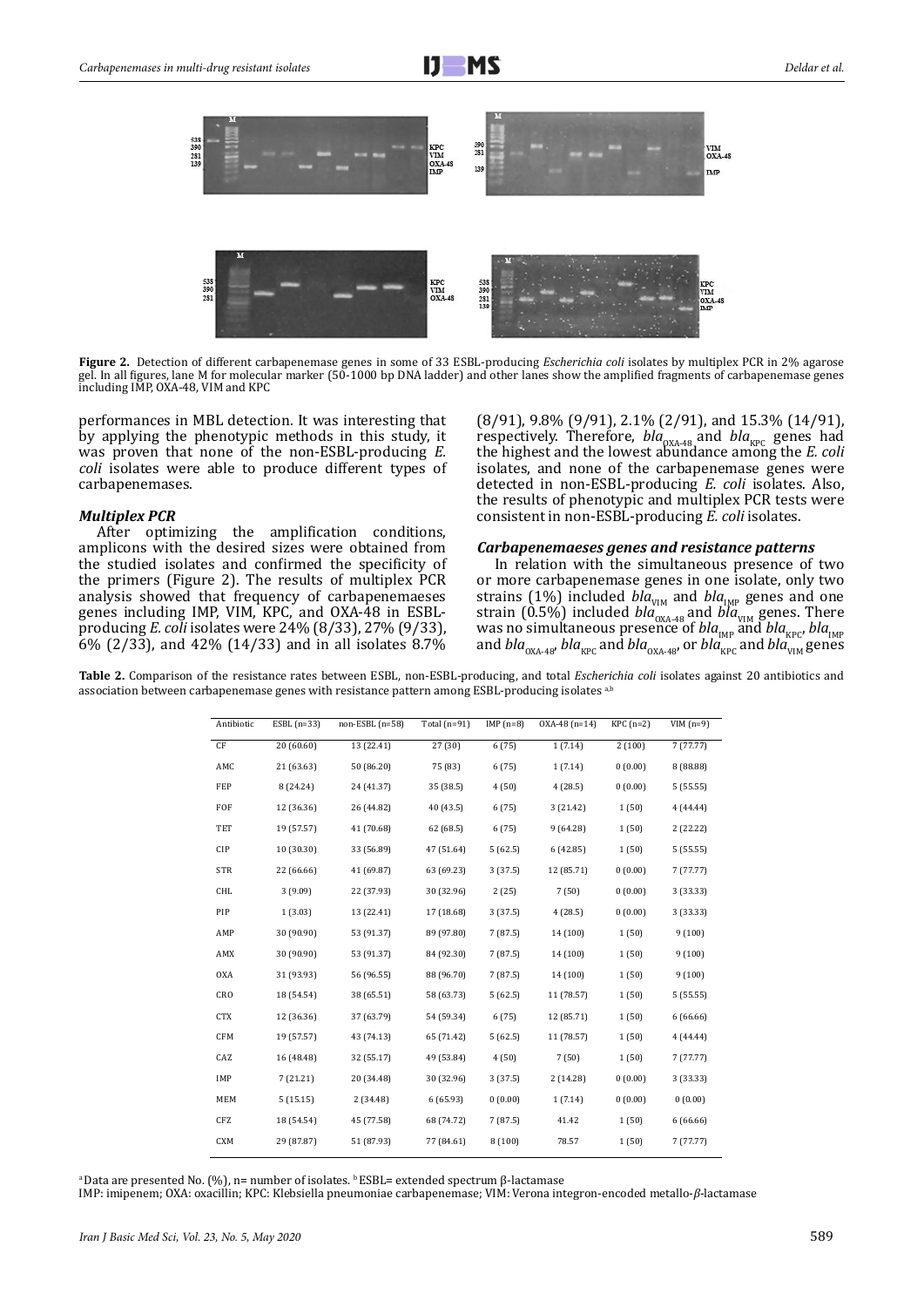| Antibiotic | <b>IMP</b> and KPC | IMP and OXA- | IMP and VIM | KPC and OXA- | KPC and VIM | OXA-48 and VIM |
|------------|--------------------|--------------|-------------|--------------|-------------|----------------|
|            | $(n=0)$            | $48(n=0)$    | $(n=2)$     | $48(n=0)$    | $(n=0)$     | $(n=1)$        |
| CF         | 0(0.00)            | 0(0.00)      | 2(100)      | 0(0.00)      | 0(0.00)     | 1(100)         |
| AMC        | 0(0.00)            | 0(0.00)      | 2(100)      | 0(0.00)      | 0(0.00)     | 1(100)         |
| FEP        | 0(0.00)            | 0(0.00)      | 1(50)       | 0(0.00)      | 0(0.00)     | 0(0.00)        |
| FOF        | 0(0.00)            | 0(0.00)      | 1(50)       | 0(0.00)      | 0(0.00)     | 0(0.00)        |
| TET        | 0(0.00)            | 0(0.00)      | 0(0.00)     | 0(0.00)      | 0(0.00)     | 0(0.00)        |
| <b>CIP</b> | 0(0.00)            | 0(0.00)      | 1(50)       | 0(0.00)      | 0(0.00)     | 1(100)         |
| <b>STR</b> | 0(0.00)            | 0(0.00)      | 1(50)       | 0(0.00)      | 0(0.00)     | 1(100)         |
| CHL        | 0(0.00)            | 0(0.00)      | 0(0.00)     | 0(0.00)      | 0(0.00)     | 0(0.00)        |
| PIP        | 0(0.00)            | 0(0.00)      | 1(50)       | 0(0.00)      | 0(0.00)     | 1(100)         |
| AMP        | 0(0.00)            | 0(0.00)      | 2(100)      | 0(0.00)      | 0(0.00)     | 1(100)         |
| AMX        | 0(0.00)            | 0(0.00)      | 2(100)      | 0(0.00)      | 0(0.00)     | 1(100)         |
| <b>OXA</b> | 0(0.00)            | 0(0.00)      | 2(100)      | 0(0.00)      | 0(0.00)     | 1(100)         |
| CRO        | 0(0.00)            | 0(0.00)      | 1(50)       | 0(0.00)      | 0(0.00)     | 1(100)         |
| <b>CTX</b> | 0(0.00)            | 0(0.00)      | 2(100)      | 0(0.00)      | 0(0.00)     | 1(100)         |
| <b>CFM</b> | 0(0.00)            | 0(0.00)      | 2(100)      | 0(0.00)      | 0(0.00)     | 1(100)         |
| CAZ        | 0(0.00)            | 0(0.00)      | 1(50)       | 0(0.00)      | 0(0.00)     | 0(0.00)        |
| IMP        | 0(0.00)            | 0(0.00)      | 0(0.00)     | 0(0.00)      | 0(0.00)     | 0(0.00)        |
| <b>MEM</b> | 0(0.00)            | 0(0.00)      | 0(0.00)     | 0(0.00)      | 0(0.00)     | 0(0.00)        |
| CFZ        | 0(0.00)            | 0(0.00)      | 2(100)      | 0(0.00)      | 0(0.00)     | 1(100)         |
| <b>CXM</b> | 0(0.00)            | 0(0.00)      | 2(100)      | 0(0.00)      | 0(0.00)     | 1(100)         |

Table 3. Association between two carbapenemase genes with resistance pattern in 33 ESBL-producing *Escherichia coli* isolates<sup>a,b</sup>

a Data are presented No.(%), n= number of isolates

<sup>b</sup>ESBL= extended spectrum β-lactamases

IMP: imipenem; OXA: oxacillin; KPC: Klebsiella pneumoniae carbapenemase; VIM: Verona integron-encoded metallo-*β*-lactamase

in any of the isolates. Only one isolate (0.5%) carried all four genes studied (Table 2). Existence of IMP conferred more resistance to cefuroxime (100%), cefazolin (87.5%), ampicillin (87.5%), amoxicillin (87.5%), and oxacillin (87.5%)(*P<*0.01), and carrying VIM caused more resistance to ampicillin (100%), amoxicillin (100%), oxacillin (100%), and amoxicillin-clavulanic acid (88.88%)(*P<*0.01). The existence of KPC conferred more resistance to cephalotin (100%) and existence of OXA-48 caused more resistance to ampicillin (100%), amoxicillin (100%), oxacillin (100%), and streptomycin (88.88%)(*P<*0.05). The results of association of two or more carbapenemases genes with the resistance pattern are presented in Table 3.

# **Discussion**

Resistance to carbapenems is due to carbapenemase and other resistance mechanisms, such as ESBLs, efflux pumps, and/or porin mutations (10). The current emergence of carbapenemase-producing bacteria especially Enterobacteriaceae is of concern because it is often associated with the occurrence of multidrug-resistant isolates, where there are very few drug options available for them, if any (10). Therefore, detection and initial identification of carbapenemaseproducing bacteria are important. In some cases, due to the low sensitivity or specificity of phenotypic methods, molecular approaches may also be used (26). Reliable identification of carbapenemases is essential for the implementation of contact precautions and the detection of the outbreak.

In the current study, from the 112 urine specimens from UTI patients infected with bacteria, 91 were positive for *E. coli*. Carbapenems and pipiracillin were the most effective antibiotics and all cephalosporins other than 4<sup>th</sup> cephalosporin affected more than 50% of isolates. Compared to the ESBL-producing isolates, resistance of non-ESBL-producing isolates was higher than different antibiotics. This is due to another mechanism other than ESBL in resistance to antibiotics. Generally, the frequency of ESBL-producing isolates and the types of carbapenemaese genes among them were low and also in the detection of carbapenemases, there was no correlation between the results of phenotypic and molecular analyses. Due to the similarity of the results of the Hodge and CDT tests, it seems that in the Hodge test, the addition of EDTA did not have any effect on the improvement of the test. Also, the EDST test is comparison with CDT could detect more MBLs and therefore, EDST probably is more reliable. The results of current study in the detection of cabapenemases types in ESBL-producing *E. coli* showed that multiplex PCR is both more sensitive and also more reliable than phenotypic methods due to detection of different carbapenemases and more positive samples.

Given that the resistance of the isolates to imipenem and moropenem was 29% and 6%, respectively, the multiplex analysis identified fewer resistance genes to carbapenems (frequency of *OXA-48*, *KPC*, *IMP*, and *VIM* genes was 7% (10/33), 1% (2/33), 4% (6/33), and 4% (6/33), respectively), which was similar to that of Gheitani and Fazeli (21). The possible reason for this may be the presence of other types of resistance genes to carbapenems that have not been investigated in the current study or other mechanisms of resistance to carbapenem other than carbapenemase production.

Some previous studies in Iran indicated different outbreaks of ESBLs-producing *E. coli*. Contrary to our research, in another study, 115 (89.8%) *E. coli* strains were recognized as ESBL producers (27). Zaniani *et al*. (2012) reported that 43.9% of *E. coli* isolates were ESBL producers (28). Another study identified ESBL-producing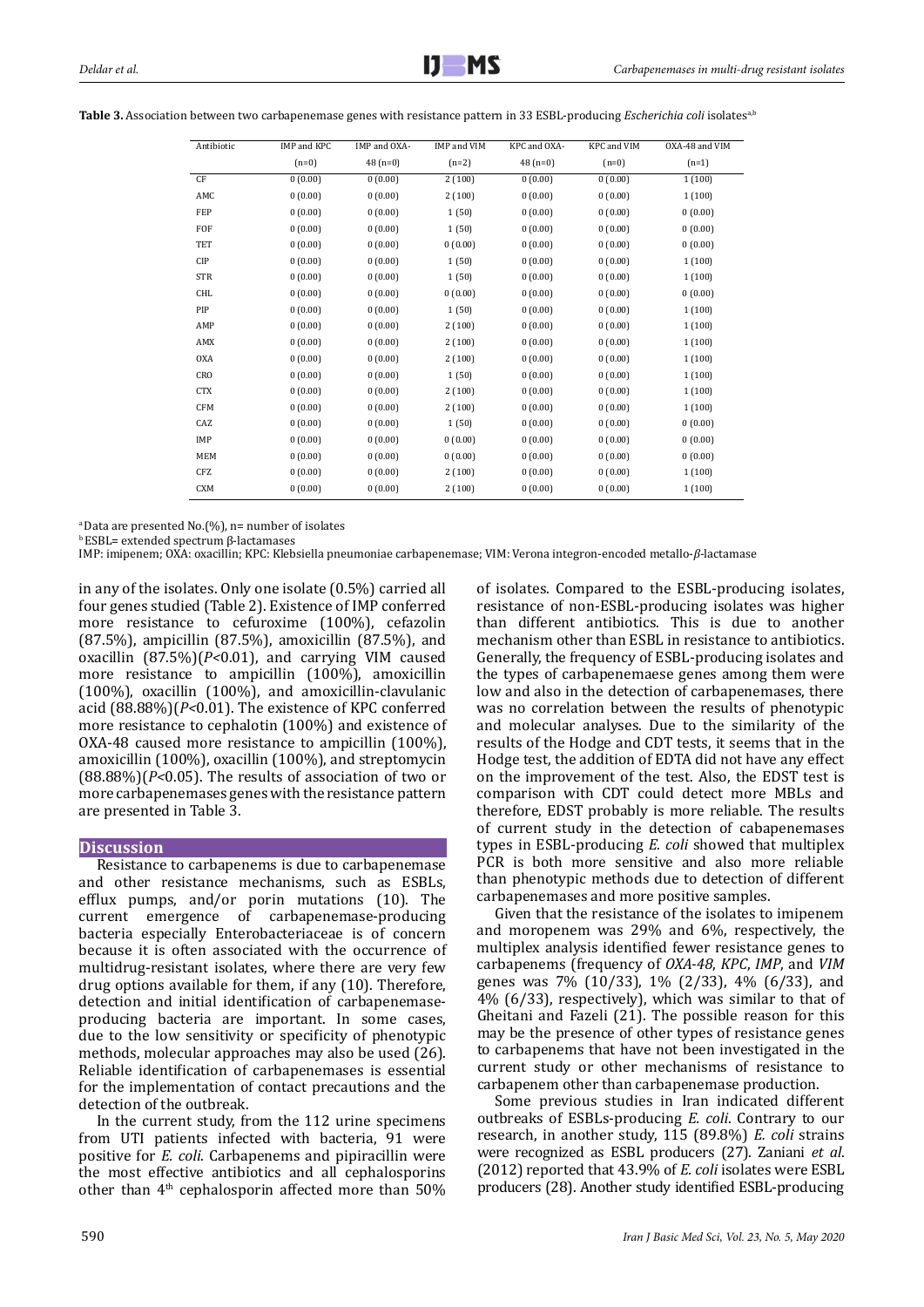*E. coli* in 44.1% and 21.2% of inpatients and outpatients isolates, respectively (29).

Most of the studies have used EDST, CDT, MHT, and E-test for detection of MBL. According to their findings, MBL production varied from 7% to 65%. Some studies recorded the use of EDST as one of the suitable methods to detect Ambler Class B MBL production and the positivity ranged from 14.8% to 72% (16-18). Their results demonstrate that EDST is more reliable and reproducible with elevated positivity rates. In our research like studies of Arakawa, Jesudasan, and John, EDST has shown the highest positivity (30-32).

Similar to previously published data, in the current study low positivity of Hodge test compared with other tests was shown, which varied from 14.8%–56.16% (30-34). Contrary to our study, in most studies, CDT is more robust than EDST and MHT (35).

Given that phenotypic tests may be false positive and/or low sensitive or specific, confirmation by molecular methods is required. In one study, 183 Enterobacteriaceae were identified from 442 patients with UTI and of them 160 (87.4%) were MDR. The most common isolates were *K. pneumoniae* and *E. coli.* Similar to our study, in their study the prevalence of carbapenemase was a low 2.73% (5/160) and all carbapenemase-producing Enterobacteriaceae (CPE) produced ESBL. In their study, the most effective antibiotic was ciprofloxacin. Significant drug resistances were detected among CPE compared to other MDR Enterobacteriaceae (36). In another study, detection of IMP carbapenemase in 600 Enterobacteriaceae clinical isolates was determined by the PCR method. The most common isolate was *E. coli* 52% (315/600) and the highest rates of resistance were towards ertapenem and imipenem. In combined disk tests by using of the ertapenem or imipenem, 25 isolates were screened positive. Unlike our study, the *bla<sub>IMP</sub>* gene was not detected in any of the 25 isolates (37).

From a total of 50 carbapenem-resistant *E. coli* isolates in a study, the highest resistance rate was detected to ceftazidime (100%), tetracycline (88%), and amoxicillin (100%). Contrary to our study, the frequency of the  $bla_{\text{IMP}}$  gene was greater (16%), and the *bla<sub>vIM</sub>* gene was not detected in any of their studied isolates. The prevalence of the *bla*<sub>OXA-48</sub> gene was almost the same as our study (8%) (38). The disk diffusion test in research on 160 *E. coli* isolates showed that the highest resistance rates were against cefotaxime (20%) and ceftazidime (17%) and the lowest was to tetracycline (1%). Unlike our study, only five isolates (3%) were detected as resistant to imipenem and all five imipenem-resistant strains were confirmed positive for MBL enzymes based on the combination disk diffusion test (CDDT), but PCR did not detect any *bla<sub>VIM</sub>* or *bla*<sub>VIM</sub> genes in MBL-producing strains (39).

According to the study by Gheitani and Fazeli (2018) on 183 *K. pneumoniae* isolates, the highest and lowest rates of resistance were detected against cefotaxime (98.2%) and gentamicin (43.6%), respectively. Among the 183 isolates, 134 (73.2 %) were positive based on MHT. Also, in accordance with our study, the prevalence of *bla*<sub>VIM</sub>, *bla*<sub>IMP</sub>, and *bla*<sub>KPC</sub> genes were low (21).

In a different study, 111 CPE were isolated from different clinical samples. Fifty isolates (55%) were resistant to imipenem and/or meropenem. All the study isolated exhibited a positive MHT. MBL screen test using EDTA and KPC screen test using phenylboronic acid were positive in 54 and 36 isolates, respectively. By using multiplex PCR, carbapenemase-encoding genes were detected in 63 isolates including 58 NDM, 1 VIM, 2 OXA-181, and 6 both NDM and VIM (40). In this study, similar to our study, the prevalence of OXA-48 and VIM carbapenemas was low.

Research showed out of the 100 carbapenem resistant isolates (*E. coli* (25), *K. pneumoniae* (35), *P. aeruginosa* (18), and *A. baumannii* (22)), 70 isolates were MHT positive, while 65 isolates were CDT positive. In five isolates which were MHT positive but CDT negative, none of the 4 genes including  $bla_{NDM-1}$ ,  $bla_{VIM}$ ,  $bla_{MMP}$ and  $bla_{KPC}$  were detected. The results of the multiplex PCR for four target genes showed only 5 strains with the  $bla_{VIM}$  gene, 1 strain with the  $bla_{KPC}$  gene, and none of the strains produced  $bla_{\text{IMP}}$  Out of 100 carbapenem resistant isolates, 65 isolates were harboring one or more than one genes, while in 35 isolates none of the genes was detected. The most common resistance gene was  $bla_{NDM-1}$  (59/100) followed by  $bla_{KPC}$  (15/100) while the *bla*<sub>VIM</sub> gene was least frequent  $(6/100)$ . Contrary to our research, the  $bla_{MP}$  gene did not detect in any of the isolates. Correlation of multiplex PCR with MHT and CDT among carbapenemase-producing isolates is observed (41).

In the study by Pavelkovich *et al*. in the Baltic States and St. Petersburg, Russia on CPE, of all 9757 strains including 1983 *K. pneumoniae* and 7774 *E. coli* isolated from intensive care patients and different clinical samples, 77 isolates (73 *K. pneumoniae* and 4 *E. coli*) (0.7%) were resistant to carbapenem. In this study unlike our study, of 77 strains, in 15 strains the  $bla_{NDM}$ gene was detected and in the other 62 strains  $bla_{\text{MP}}$  $bla_{VIM}$ ,  $bla_{GIM}$ ,  $bla_{OXA-48}$ ,  $bla_{NDM}$ , or  $bla_{KPC}$  genes were not identified  $(42)$ .

In a recent study, 210 MDR Gram-negative bacilli were obtained from different specimens such as urine (n=108) screened for carbapenemase resistance. They used uniplex PCR for detection of  $bla_{NDM-1}$  and  $bla_{p}$ genes in *E. coli* and *Klebsiella* and applied multiplex PCR for detection of *bla<sub>IMP</sub>* and *bla<sub>VIM</sub>* genes in *P. aeruginosa* and *A. baumannii* isolates. Twenty three (11%) isolates (*E. coli* (6), *K. pneumoniae* (3), *P. aeruginosa* (5), and *A. baumannii* (9)) were found resistant to meropenem and imipenem by disc diffusion. The results of MHT showed that out of the 23 carbapenem-resistant isolates, 17 (74%) produced MBL. These were further confirmed by the E-test. MHT was negative for all isolates. All 17 isolates were subjected to PCR and found to contain at least one carbapenemase gene. Unlike our study, none of *bla<sub>kPC</sub>*, *bla<sub>IMP</sub>*, or *bla<sub>VIM</sub>* genes were detected in Enterobacteriaceae isolates (43).

In a study on frequency of carbapenemase genes including VIM, IMP, NDM, KPC, and OXA- 48 in 227 MDR Gram-negative bacteria, similar to our study, the most effective antibiotic was meropenem, and 80 strains (35%) were positive for one or more carbapenemase genes. Contrary to our study, IMP-types were the most predominant gene followed by VIM, in 49 (21.59%) and 28 (12%) isolates, respectively. Carbapenemase genes were most detected in *K. pneumoniae* (24, 11%),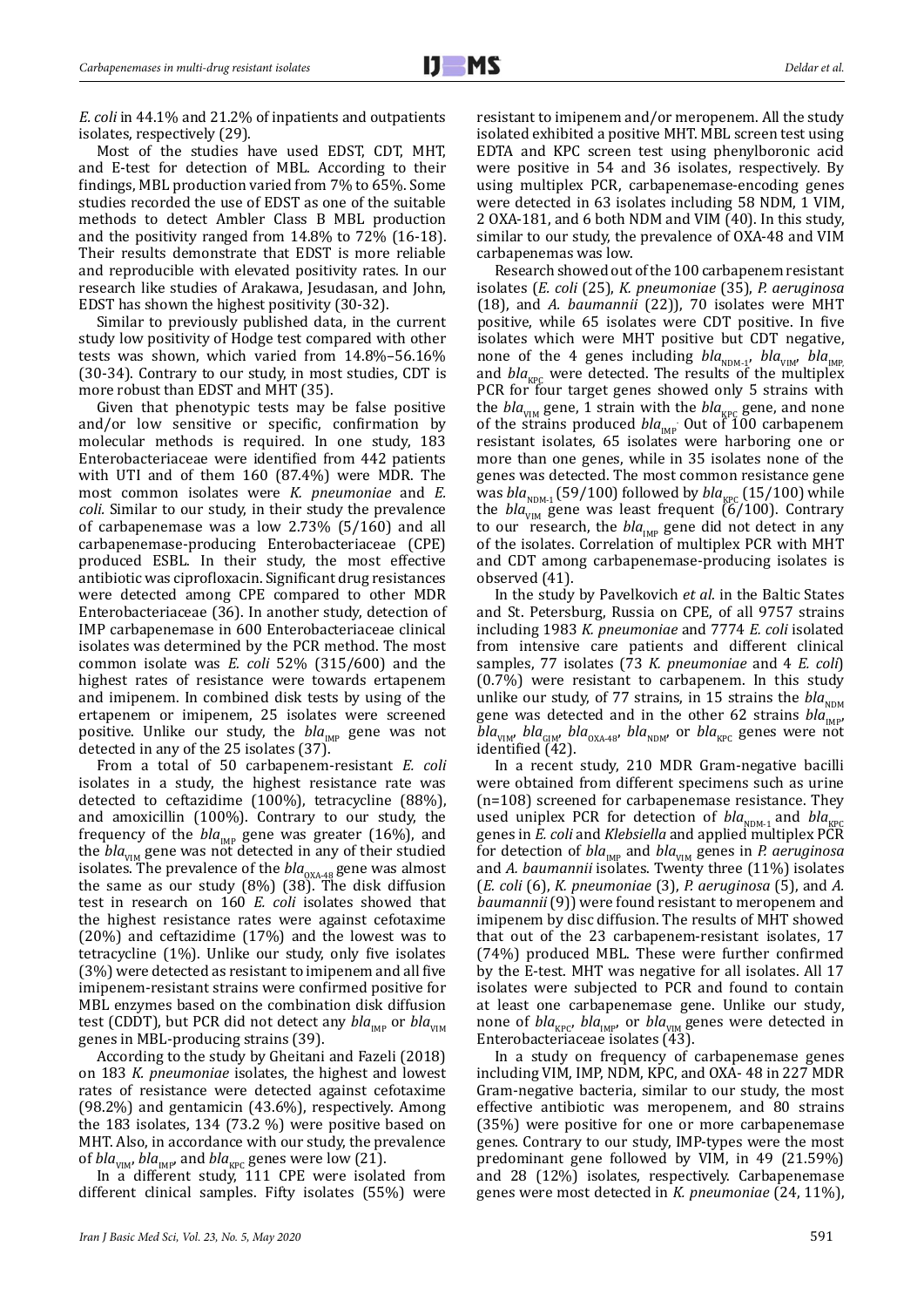followed by *P. aeruginosa* (23, 10%), and *E. coli* with 19 isolates (8%)(44).

In one study, 60 bacteria were isolated from urine specimen including 26 strains of *E. coli* and 34 strains of *K. pneumoniae*. It was determined that meropenem and amikacin were the most effective antibiotics on *E. coli,* and imipenem the most effective antibiotic on *K. pneumoniae*. Four *E. coli* and 23 *K. pneumoniae* isolates were positive for carbapenemase production by using the MHT test. Although some results of phenotypic assays matched with the definite PCR identification, some results were misleading. Out of the 29 positive PCR samples, three samples of *K. pneumoniae* were negative for MHT and one *E. coli* sample was MHT positive but negative for PCR. Nine samples were positive for PCR but were determined as carbapenem sensitive by MicroScan (45).

In a study to detect MBL among 100 *A. baumannii* strains, 30 (30%) of the strains were positive for the  $bla_{VIM}$ gene, but the  $bla_{\text{imp}}$  gene was not detected in any of the strains (46).

## **Conclusion**

Although the prevalence of the ESBL-producing strains and the simultaneous presence of several carbapenemase genes in the studied population were nearly low, these low prevalent strains and genes are responsible for resistance to some antibiotics. Thus, identification and controlling of these strains is important due to the presence of plasmid genes encoding carbapenemases and their easy transferability to other clinical isolates.

## **Acknowledgment**

The results presented in this paper were part of a student thesis. The authors would like to extend their thanks to the staff from Razi Pathobiology Laboratory, Rasht, Iran, for providing samples.

## **Conflicts of Interest**

The authors declare that they have no conflicts of interest related to the subject matter or materials discussed in this article.

## **References**

1. Carmeli Y, Akova M, Cornaglia G, [Daikos GL,](https://www.ncbi.nlm.nih.gov/pubmed/?term=Daikos%20GL%5BAuthor%5D&cauthor=true&cauthor_uid=20085604) [Garau J](https://www.ncbi.nlm.nih.gov/pubmed/?term=Garau%20J%5BAuthor%5D&cauthor=true&cauthor_uid=20085604), Harbarth [S](https://www.ncbi.nlm.nih.gov/pubmed/?term=Harbarth%20S%5BAuthor%5D&cauthor=true&cauthor_uid=20085604), *et al*. Controlling the spread of carbapenemase-producing Gram-negatives: therapeutic approach and infection control. Clin Microbiol Infect 2010; 16:102–111.

2. Cornaglia G, Giamarellou H, Rossolini GM. Metallo-βlactamases: a last frontier for β-lactams? Lancet Infect Dis 2011; 11:381–393.

3. Queenan AM, Bush K. Carbapenemases: the versatile betalactamases. Clin Microbiol Rev 2007; 20:440–458.

4. Yousefi S, Farajnia S, Nahaei MR, Ghojazadeh M, Akhi M, Sharifi Y, *et al*. Class 1 integron and imipenem resistance in clinical isolates of *Pseudomonas aeruginosa*: prevalence and antibiotic susceptibility. Iran J Microbiol 2010; 2:115–121.

5. Davoudi-Monfared E, Khalili H. The threat of carbapenemresistant Gram-negative bacteria in a Middle East region. Infect Drug Resist 2018; 11:1831-1880.

6. Rahbar M, Mehragan H, Haji Ali Akbari N. Prevalence of drug resistance in nonfermenter Gram-negative bacilli. Iran J Pathol 2010; 5:90–96.

7. Tarashi S, Goudarzi H, Erfanimanesh S, Pormohammad A, Hashemi A. Phenotypic and molecular detection of metallo-beta-lactamase genes among imipenem resistant *Pseudomonas aeruginosa* and *Acinetobacter baumannii* strains isolated from patients with burn injuries. Arch Clin Infect Dis 2016; 11(4):e39036.

8. Ahn C, Syed A, Hu F, O'Hara JA, Rivera JI, Doi Y. Microbiological features of KPC-producing *Enterobacter* isolates identified in a US hospital system. Diagn Microbiol Infect Dis 2014; 80:154– 158.

9. Walsh TR, Toleman MA, Poirel L, Nordmann P. Metallo-betalactamases: the quiet before the storm? Clin Microbiol Rev 2005; 18:306–325.

10. Nordmann P, Naas T, Poirel L. Global spread of carbapenemase-producing *Enterobacteriaceae*. Emerg Infect Dis 2011; 17:1791–1798.

11. Daikos GL, Petrikkos P, Psichogiou M, Kosmidis C, Vryonis E, Skoutelis A, *et al*. Prospective observational study of the impact of VIM-1 metallo-β-lactamase on the outcome of patients with *Klebsiella pneumoniae* bloodstream infections. Antimicrob Agents Chemother 2009; 53:1868–1873.

12. Poirel L, Héritier C, Tolün V, Nordmann P. Emergence of oxacillinase-mediated resistance to imipenem in *Klebsiella pneumoniae*. Antimicrob Agents Chemother 2004; 48:15–22.

13. Solgia H, Giskeb CG, Badmastia F, Aghamohammada S, Havaeic SA, Sabetid S. Emergence of carbapenem resistant *Escherichia coli* isolates producing blaNDM and blaOXA-48 like carried on IncA/C and IncL/M plasmids at two Iranian university hospitals. Infect Genet Evol 2017; 55:318-323.

14. Schito G, Naber K, Botto H, [Palou J](https://www.ncbi.nlm.nih.gov/pubmed/?term=Palou%20J%5BAuthor%5D&cauthor=true&cauthor_uid=19505803), [Mazzei T,](https://www.ncbi.nlm.nih.gov/pubmed/?term=Mazzei%20T%5BAuthor%5D&cauthor=true&cauthor_uid=19505803) [Gualco L,](https://www.ncbi.nlm.nih.gov/pubmed/?term=Gualco%20L%5BAuthor%5D&cauthor=true&cauthor_uid=19505803) *et al*. The ARESC Study: an international survey on the antimicrobial resistance of pathogens involved in uncomplicated urinary tract infections. Int J Antimicrob Agents 2009; 34:407-413.

15. El Bouamri M, Arsalane L, El Kamouni Y, Zouhair S. Antimicrobial susceptibility of urinary *Klebsiella pneumonia* and the emergence of carbapenem-resistance strain. Afr J Urol 2015; 21:36-40.

16. Ngwai Y, Akpotu M, Okidake R, Sounyo AA, Onanuga A, Origbo SO. Antimicrobial susceptibility of *Escherichia coli* and other coliforms isolated from urine of asymptomatic students in Bayelsa State, Nigeria. Afr J Microbiol Res 2011; 5:184-191.

17. Nordmann P, Gniadkowski M, Giske CG, Poirel L, Woodford N, Miriagou V, *et al*. Identification and screening of carbapenemase-producing Enterobacteriaceae. Clin Microbiol Infect 2012; 18:432–438.

18. Hrabak J, Studentov V, Walkov´ R, Žemličkováb H, Jakubůb V, Chudáčkováa E, *et al*. Detection of NDM-1, VIM-1, KPC, OXA-48, and OXA-162 carbapenemases by matrix-assisted laser desorption ionization–time of flight mass spectrometry. J Clin Microbiol 2012; 50:2441–2443.

19. Burckhardt I, Zimmermann S. Using matrix-assisted laser desorption ionization-time of flight mass spectrometry to detect carbapenem resistance within 1 to 2.5 hours. J Clin Microbiol 2011; 49:3321–3324.

20. Barraud O, Baclet MC, Denis F, Ploy MC. Quantitative multiplex real-time PCR for detecting class 1, 2 and 3 integrons. J Antimicrob Chemother 2010; 65:1642–1645.

21. Gheitani L, Fazeli H. Prevalence of  $bla_{VIM}$ ,  $bla_{MPP}$  and  $bla_{KPC}$ genes among carbapenem-resistant *Klebsiella pneumoniae* (CRKP) isolated from Kurdistan and Isfahan hospitals, Iran. Res Mol M 2018; 6:12-20.

22. Cheesbrough M. Manual of medical microbiology. Low price ed. Britain: Oxford Press; 2000. p. 251-260.

23. CLSI. Performance standards for antimicrobial susceptibility<br>testing; twenty-fourth informational supplements. CLSI testing: twenty-fourth informational document M100eS24. Wayne, PA: CLSI; 2014.

24. Lee K, Chong Y, Shin HB, Kim YA, Yong D, Yum JH.